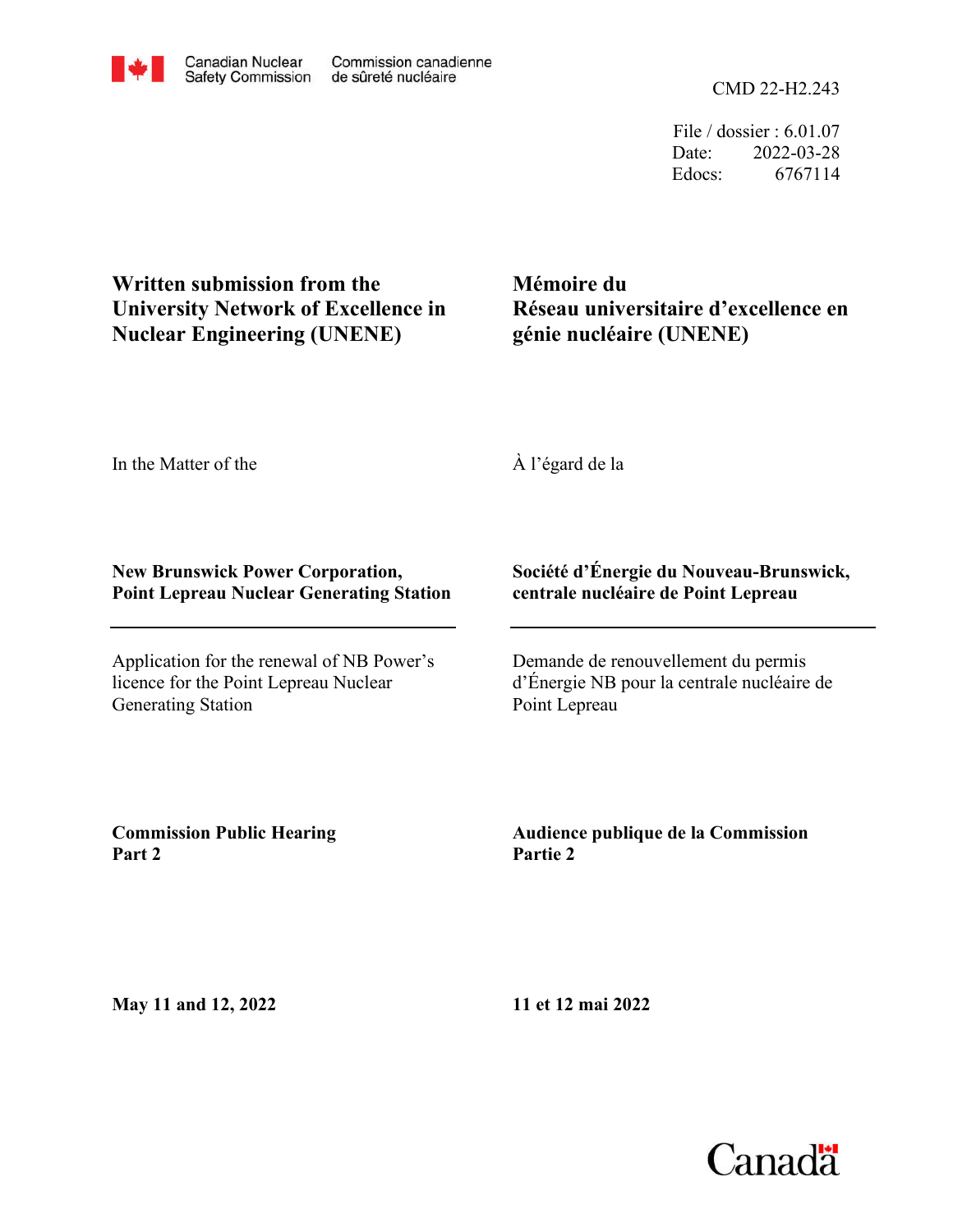

Engineering

**UNIVERSITY NETWORK OF EXCELLENCE IN NUCLEAR ENGINEERING** 

Jerry Hopwood, President

*c/o McMaster University* Phone: 905-525-9140 1280 Main Street Hamilton Ontario L8S 4L7 x 20168 (office) *Ontario, Canada* 647-972-1581 (cell) *Email: unene@mcmaster.ca jerry.hopwood1@gmail.com*

Date March 28 2022

## **Point Lepreau Application for Renewal of Operating License**

I am submitting this intervention in favour of the application for the operating license for the Point Lepreau Generating Station. I believe that approving this operating license application is highly appropriate, and provides vital benefits for New Brunswick and Canada, as our country progresses towards a clean, net-zero future.

I have been active in the Canadian nuclear industry for more than 40 years, and I serve currently as the President of UNENE, the University Network of Excellence in Nuclear Engineering. I have extensive experience with the CANDU reactor system and with the Point Lepreau design, having acted as an on-site design representative and joint team leader during the initial years of Point Lepreau operation. I have further experience in construction projects and operational support for sister power stations around the world.

With this background I have great confidence in the fundamental safety of the Point Lepreau design, and I have seen first hand the consistent attention to safety, quality and reliability that is given by the operating organization at every level. The environmental impacts of operations at Point Lepreau have been minimal, and far outweighed by the positive benefits of clean and reliable electricity, high-quality employment and environmental leadership. UNENE has a strong relationship with the New Brunswick nuclear community, with the University of New Brunswick as one of our active members. So we can see that the nuclear sector overall in New Brunswick is strong and thriving, and provides the backing and support for robust operation and to meet the future with confidence. Therefore I believe that approving an operating license for a 25 year period is appropriate, given the track record of successful operation, the diligent attention to all